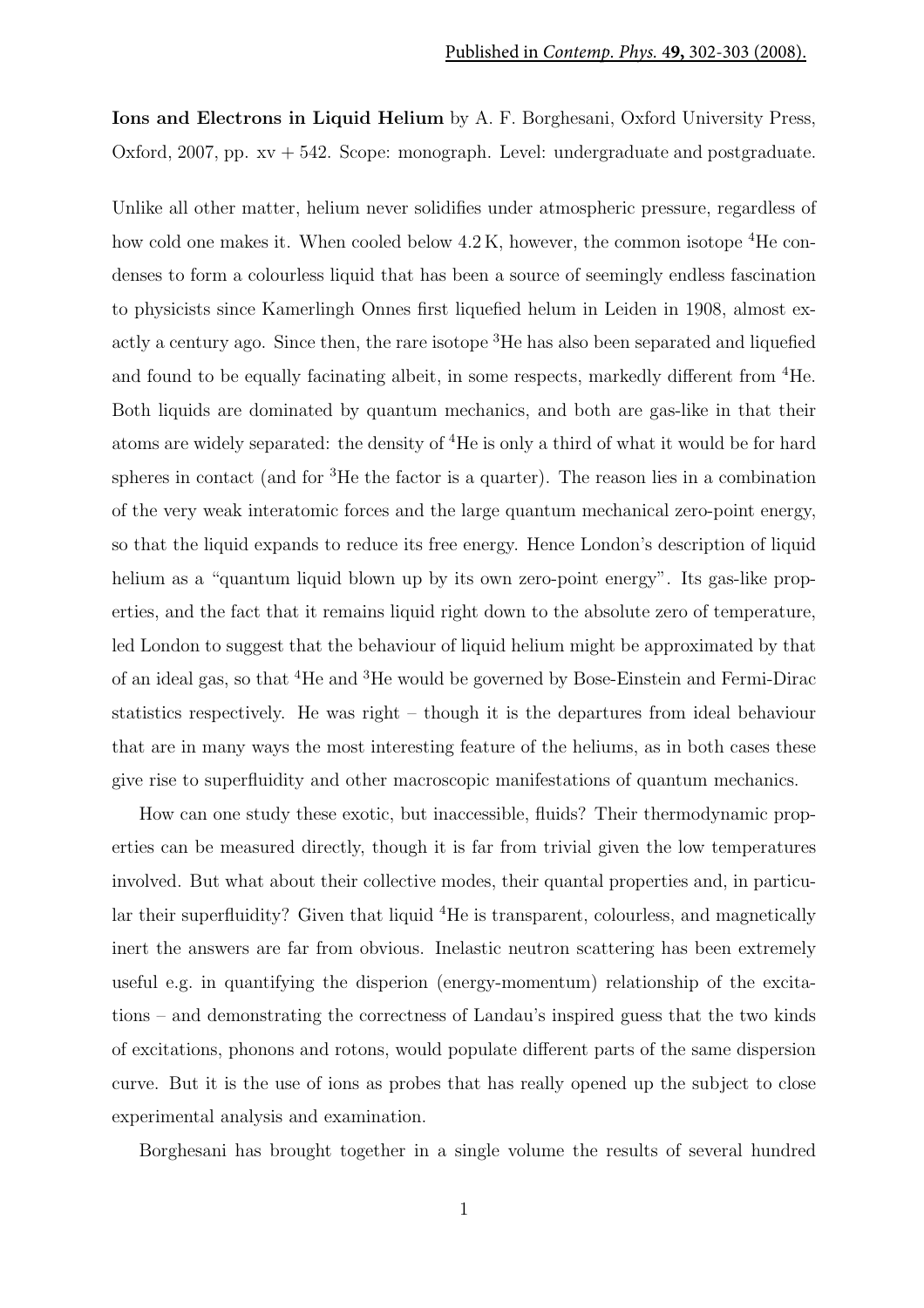studies of liquid helium, all based on ions. The vast majority of this work has been based on just two types of probe. First, the negative ion is what is created within a few ps after an electron is injected into the liquid. Because of its small mass, and correspondingly its large zero-point motion, the electron carves out a spherical cavity for itself, of radius  $\sim 10-20\text{\AA}$ , depending on pressure. It possesses a corresponding hydrodynamic effective mass of  $\sim 70 - 240$  <sup>4</sup>He atomic masses. Secondly, the positive ion is smaller, but also augmented im both mass and hydrodynamic mass when the  $He<sup>+</sup>$  at its core electrostritively solidifies the <sup>4</sup>He around it. Both ions are thus semi-macroscopic objects that can be used to study what goes on within the liquid. They are easily injected e.g. by using the particle tracks around a radioactive source, or by field emission/ionization at a sharp metal point. They can be moved around in the liquid by application of electric fields, and their arrival at an electrode is revealed by the current that they induce.

The book is in three parts, covering results for liquid  ${}^{4}$ He, liquid  ${}^{3}$ He, and dense helium gas. Of these, the first is by far the largest, consisting of 17 chapters. It opens with a succinct introduction to superfluidity, covering the 2-fluid and Landau models and explaining how they are effectively equivalent: below its superfluid transition temperature of  $T_{\lambda} = 2.17$  K the liquid behaves in many respects like a mixture of normal fluid (a fairly conventional liquid) and superfluid (with zero viscosity, carrying zero entropy); the first of these corresponds to a gas of elementary excitations i.e. phonons and rotons, and the second is the vacuum-like background within which the excitations move. At  $T = 0$  K the liquid is 100% superfluid, and at  $T = T_{\lambda}$  it is 100% normal fluid.

Borghesani describes how ions have been used to probe the excitations via measurements of mobility, to study the patterns of quantized vortex lines created if one tries to rotate the liquid (overall rotation of the superfluid being forbidden), to determine the trapping potential of an ion on a vortex through measurements of capture and escape rates, to investigate excitations of the vortex core through studies of ion motion along vortex lines, to measure the Landau critical velocity at which superfluidity breaks down through roton creation (and the background loses its vacuum-like properties), to show that the process of vortex creation involves a form of macroscopic quntum tunnelling, and to study many many other features of the liquid's exotic properties.

Part II, on ions in liquid <sup>3</sup>He, comprises a further seven chapters. At temperatures well below 1 K liquid <sup>3</sup>He behaves in a totally different way to liquid <sup>4</sup>He because of being